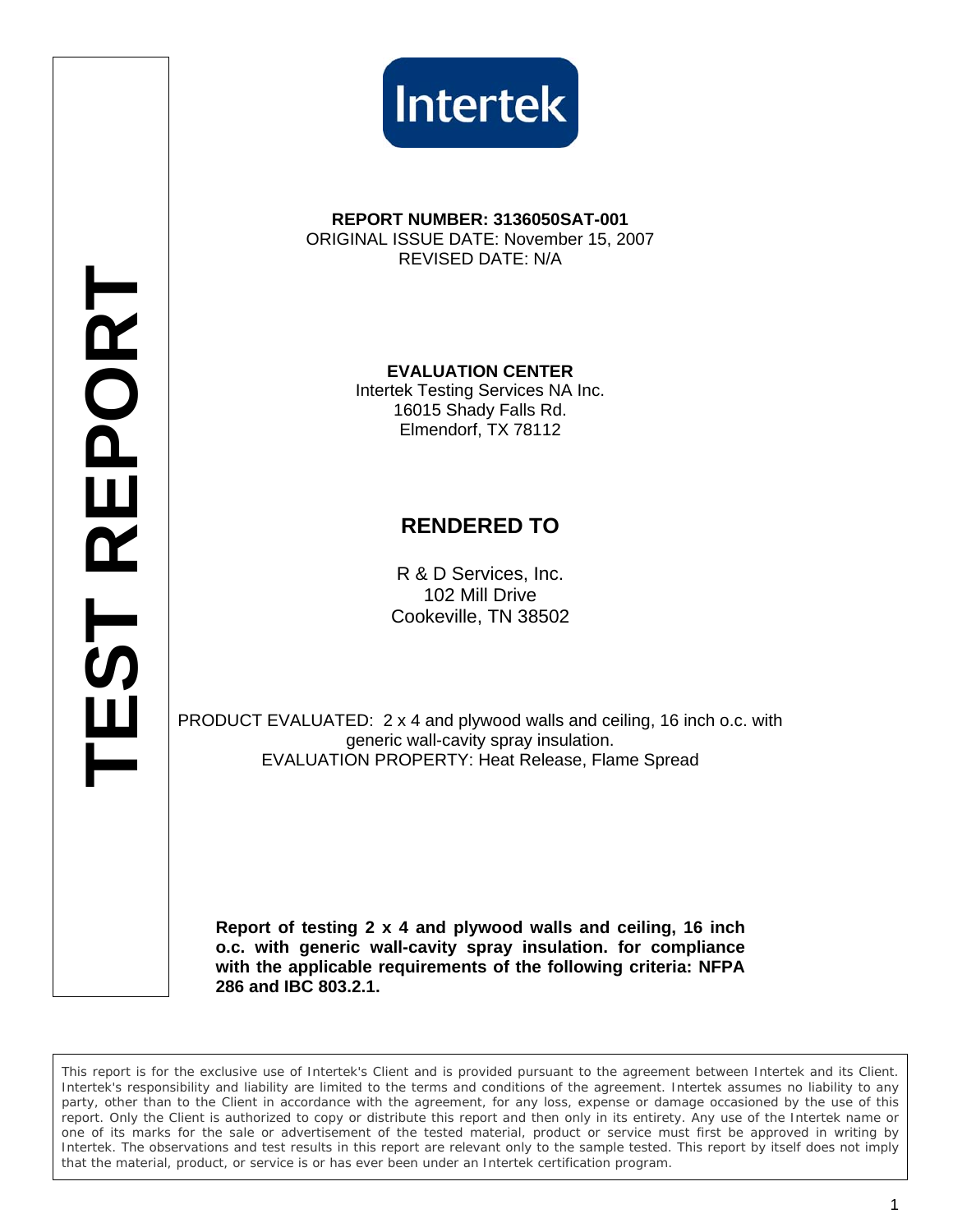# **1 Table of Contents**

| <b>INTRODUCTION</b>                   |                         | 3  |
|---------------------------------------|-------------------------|----|
| <b>TEST SAMPLES</b>                   |                         | 3  |
| <b>TESTING AND EVALUATION METHODS</b> |                         | 3  |
| <b>TESTING AND EVALUATION RESULTS</b> |                         | 8  |
| <b>CONCLUSIONS</b>                    |                         | 9  |
| <b>APPENDICES</b>                     |                         |    |
| Appendix A: DATA                      |                         | 10 |
|                                       | Appendix B: PHOTOGRAPHS | 14 |
| <b>LAST PAGE</b>                      |                         | 20 |

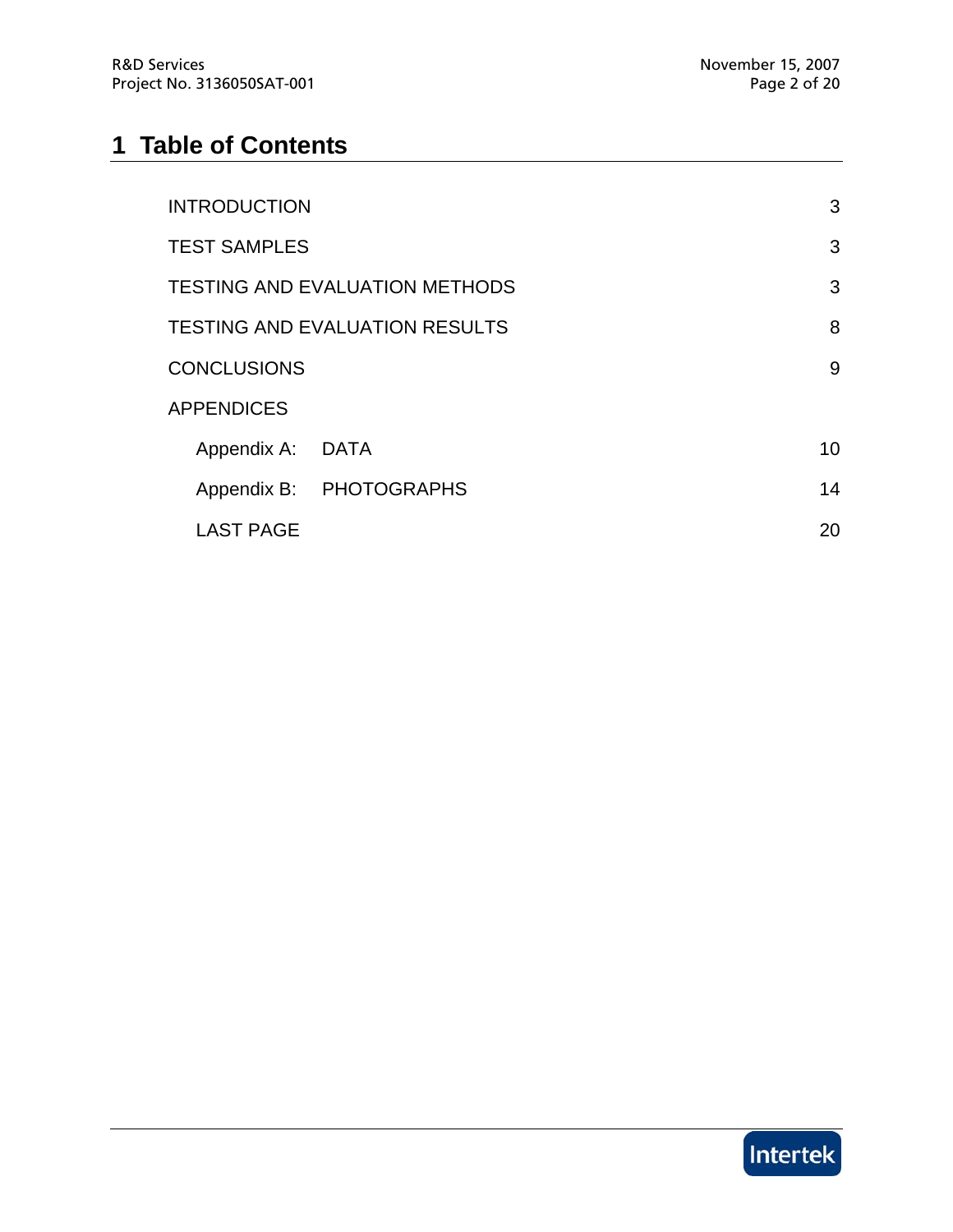# **2 Introduction**

Intertek Testing Services NA (Intertek) has conducted testing for R&D Services, on generic wallcavity insulation sprayed into a construction of 2 x 4 and plywood walls and ceiling, 16 inch o.c., to evaluate heat release and flame spread properties when subjected to specific ignition conditions. Testing was conducted in accordance with NFPA 286. This evaluation was performed on November 13, 2007.

## **3 Test Samples**

## **3.1. SAMPLE SELECTION**

The insulation material was submitted to Intertek directly from the client. Samples were not independently selected for testing. The insulation was sprayed into the cavities at the Evaluation Center on October 25, 2007.

The 2x4s and plywood were supplied by the Evaluation Center from commercially purchased stock.

## **3.2. SAMPLE AND ASSEMBLY DESCRIPTION**

The test specimen is identified as a generic wall cavity cellulous. The studs and ceiling joists were constructed with standard 16 inch centers, using footers and headers. Plywood was nailed into the backs of the support members forming a cavity facing the interior of the room. The back of the plywood was then covered with gypsum wallboard to enclose the space.

In the right corner where the test burner would eventually be placed, the corner was constructed such that there was a single stud running from the floor to the ceiling. Prior to the test, the surface of this stud was covered with a strip of ceramic blanket the exact width of the stud. This was affixed with staples.

19 days prior to the test, a generic spray wall cavity cellulose insulation was installed between the studs and joists. The insulation was installed to be flush with the 2x4s. This was allowed to fully dry under ambient conditions.

See Photos in Appendix B for a visual depiction of the description.

All joints and corners in the room were sealed to an airtight condition using gypsum drywall joint compound and/or ceramic fiber insulation. See photos in the appendix for a detailed view of the finished specimen. Final inside dimensions were 8 feet tall, 8 feet wide and 12 feet deep.

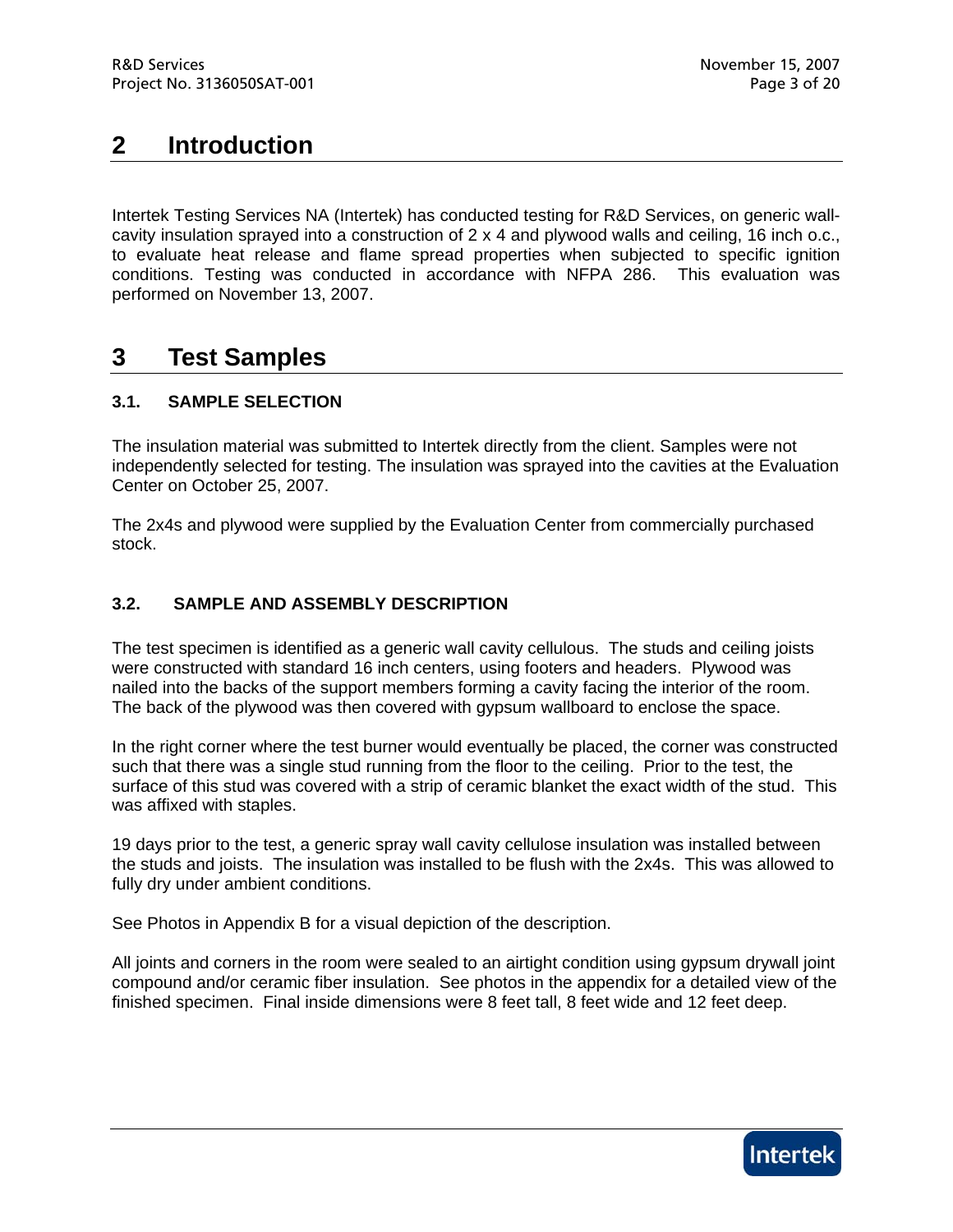# **4 Testing and Evaluation Methods**

This standard describes a method for determining the contribution of textile wall and ceiling coverings to room fire growth during specified fire exposure conditions. This method is not intended to evaluate the fire endurance of assemblies, nor is it able to evaluate the effect of fires originating within the wall assembly. The method is not intended for the evaluation of floor finishes.

This method is to be used to evaluate the flammability characteristics of finish wall and ceiling coverings when such materials constitute the exposed interior surfaces of buildings. This test method does not apply to fabric covered less than ceiling height, freestanding, prefabricated panel furniture systems or demountable, relocatable, full-height partitions used in open building interiors. Freestanding panel furniture systems include all freestanding panels that provide visual and/or acoustical separation and are intended to be used to divide space and may support components to form complete work stations. Demountable, relocatable, full-height partitions include demountable, relocatable, full-height partitions that fill the space between the finished floor and the finished ceiling.

This fire test measures certain fire performance characteristics of finish wall and ceiling covering materials in an enclosure under specified fire exposure conditions. It determines the extent to which the finish covering materials may contribute to fire growth in a room and the potential for fire spread beyond the room under the particular conditions simulated. The test indicates the maximum extent of fire growth in a room, the rate of heat release, and if they occur, the time to flashover and the time to flame extension beyond the doorway following flashover. It does not measure the fire growth in, or the contribution of, the room contents. Time to flashover is defined herein as either the time when the radiant flux onto the floor reaches 20 kW/m<sup>2</sup> or the temperature of the upper air reaches 600°C. A pair of crumpled single sheets of newspaper are placed on the floor 2 feet out from the center of the rear wall and front walls to determine flashover. The spontaneous ignition of this newspaper provides the visual indication of flashover.

The potential for spread of fire to other objects in the room, remote from the ignition source, is evaluated by measurements of:

- 1. The total heat flux incident on the center of the floor.
- 2. A characteristic upper-level gas temperature in the room.
- 3. Instantaneous net peak rate of heat release.

The potential for the spread of fire to objects outside the room of origin is evaluated by the measurement of the total heat release of the fire.

## **TEST EQUIPMENT AND INSTRUMENTATION**

## IGNITION SOURCE

The ignition source for the test is a gas burner with a nominal 12- by 12-inch porous top surface of a refractory material. The burner used at this laboratory is filled with a minimum 4-inch layer of Ottawa sand.

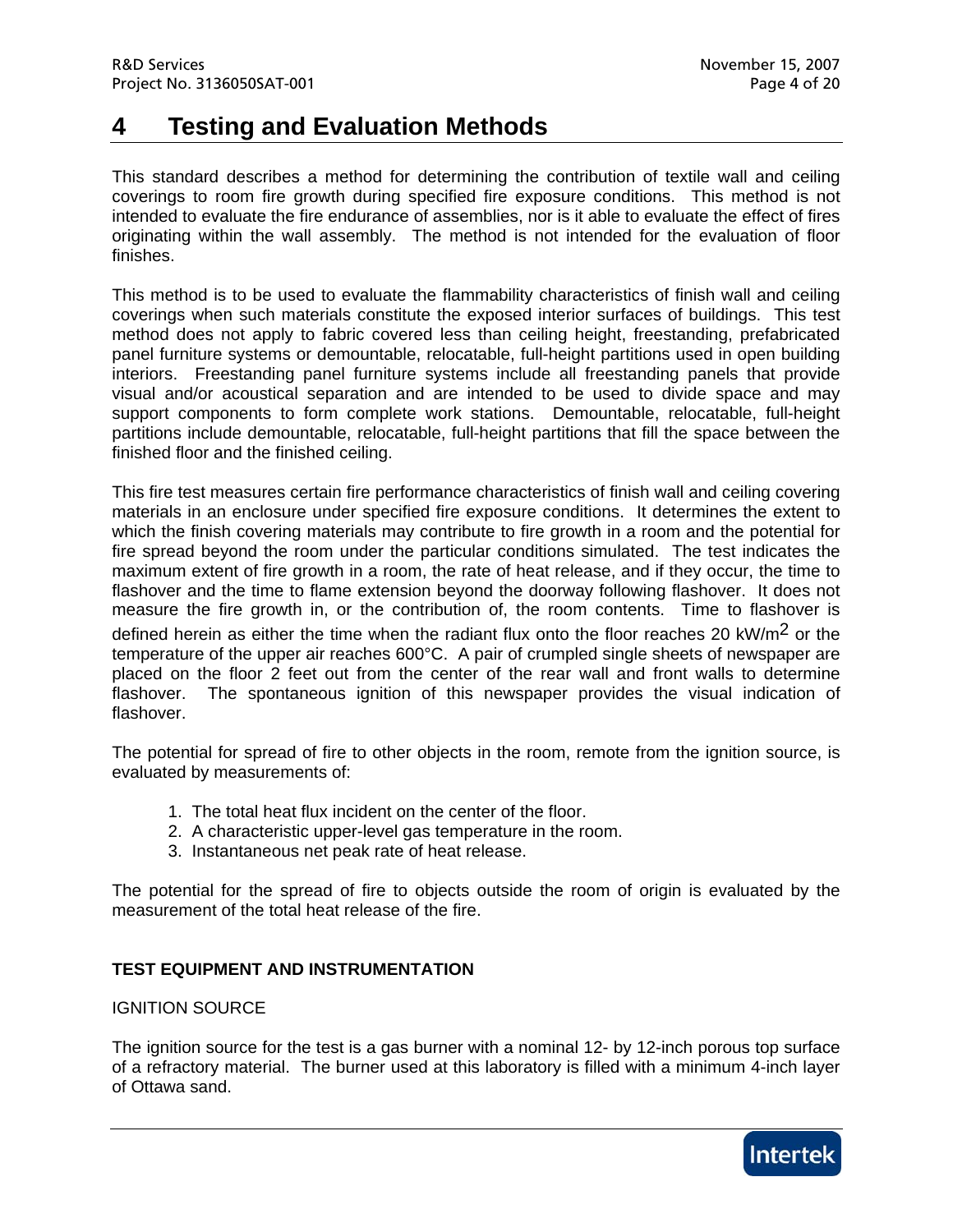The top surface of the burner through which the gas is applied is positioned 12 inches above the floor, and the burner enclosure is located such that the edge of the diffusion surface is located 1 inch from both walls in the left corner of the room opposite from the door.

The gas supply to the burner is C.P. grade propane (99 percent purity). The burner is capable of producing a gross heat output of  $40±1$  for five minutes followed by a 160 $±5$  kW for ten minutes. The flow rate is metered throughout the test. The design of the burner controls is such that when one quarter-turn ball valve is opened, the flow of gas to the burner produces 40 kW and when a second quarter-turn valve is opened the combined flow produces 160 kW.

## COMPARTMENT GEOMETRY AND CONSTRUCTION

The interior dimensions of the floor of the fire room, when the specimens are in place, measures 8 feet  $\pm$  1 inch by 12 feet  $\pm$  1 inch. The finished ceiling is 8 feet  $\pm$  0.5 inches above the floor. The four walls are at right angles defining the compartment. The compartment contains a 30  $\pm$ 0.25 by 80  $\pm$  0.25 inch doorway in the center of one of the 8- by 8-foot walls. No other openings are present to allow ventilation. The test room is lined with 5/8" type X gypsum wallboard.

## TOTAL HEAT FLUX GAUGE

A gauge shall be mounted a maximum of 2 inches above the floor surface, facing upward in the geometric center of the test room. The gauge shall be of the Gardon type, with a flat black surface, and a 180-degree view angle. In operation, it shall be maintained at a constant temperature (within  $\pm$  5% °F) above the dew point by water supplied at a temperature from 120° to 150°F.

#### THERMOCOUPLES

Bare chromel-alumel thermocouples 20 mil in diameter (24 GA. Type K, Chromel-Alumel, Special Limits of Error: ±1.1°C, purchased with Lot Traceability and with 5-point calibrations at each end of the Lot Purchase), with electrically welded thermo-junctions shall be used at each required location. The thermocouple wires, within 0.5 inches of the thermo-junction, shall be run along expected isotherms to minimize conduction errors. The insulation between the wires shall be stable to at least 2000°F or the wires shall be separated.

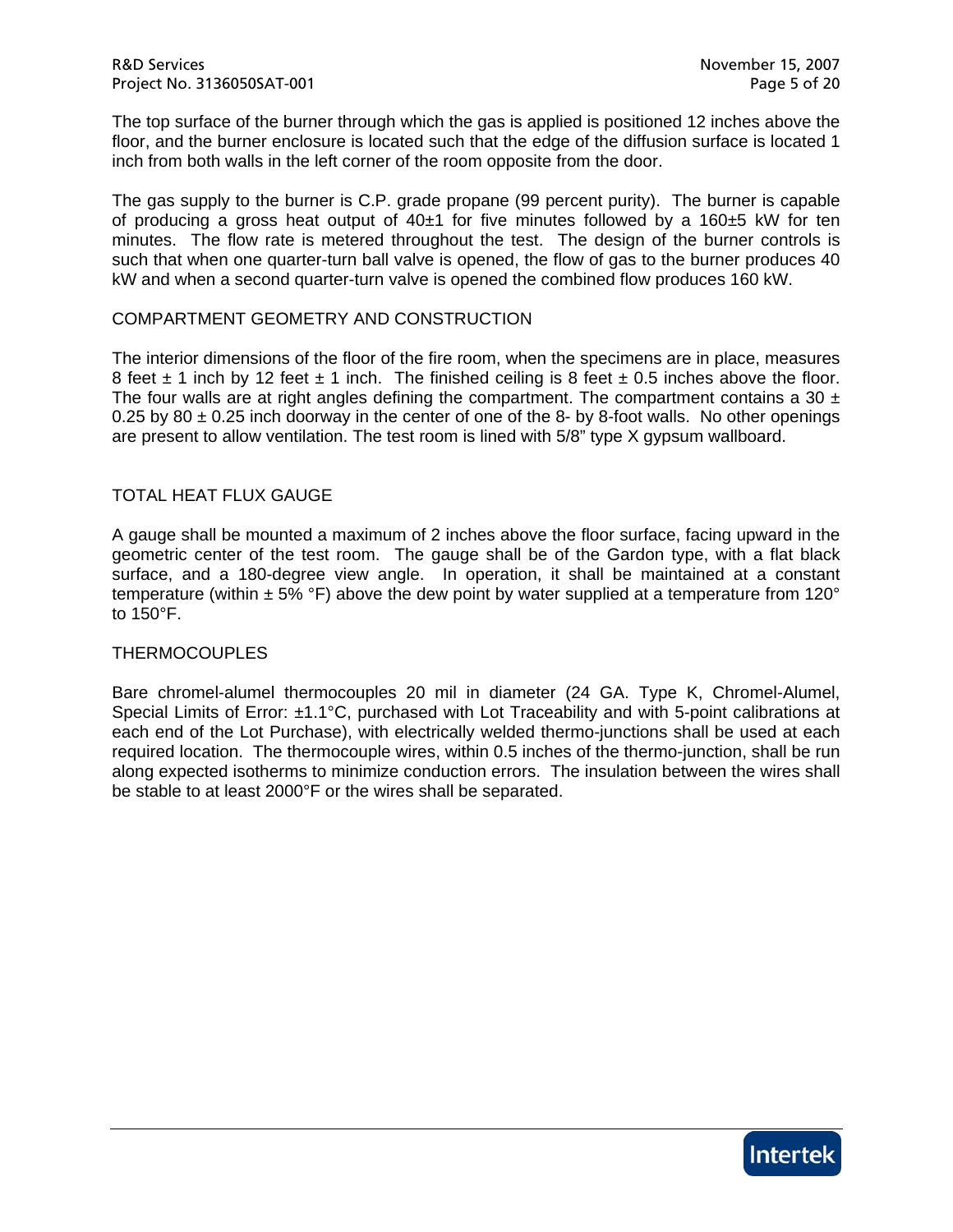### THERMOCOUPLE LOCATIONS

| <b>LOCATION</b>          | <b>DESCRIPTION OF PLACEMENT</b>                             |
|--------------------------|-------------------------------------------------------------|
| <b>DOORWAY</b>           | A thermocouple is located in the interior plane of the door |
|                          | opening on the door centerline, 4 inches down from the      |
|                          | top.                                                        |
| <b>ROOM</b>              | Thermocouples are located 4 inches below the ceiling at     |
|                          | the center of the ceiling, the center of each of the four   |
|                          | ceiling quadrants and directly over the center of the       |
|                          | ignition burner.                                            |
| <b>HOOD EXHAUST DUCT</b> | One pair of thermocouples is placed in the duct 9 duct      |
|                          | diameters downstream of the entrance to the horizontal      |
|                          | duct.                                                       |

The placement of the Quadrant Thermocouples is as shown in the drawing below. All plots and data tables follow this format.



## CANOPY AND EXHAUST DUCT

A hood is installed immediately adjacent to the door of the fire room. The bottom of the hood is level with the top surface of the room. The face dimensions of the hood are 10- by 10-feet, with a depth of 3.5 feet. The hood feeds into a plenum having a 3- by 3-foot cross section and a height of 3 feet. The exhaust duct connected to the plenum is 24 inches in diameter, horizontal, and has a circular aperture of 16 inches at its entrance.

## DUCT GAS VELOCITY

A bi-directional probe is used to measure gas velocity in the duct. The probe consists of a short stainless steel cylinder 1.75 inches long and 0.875 inches inside diameter, with a solid diaphragm in the center. The pressure taps on either side of the diaphragm support the probe. The axis of the probe is along the center line of the duct, 9 duct diameters downstream from the

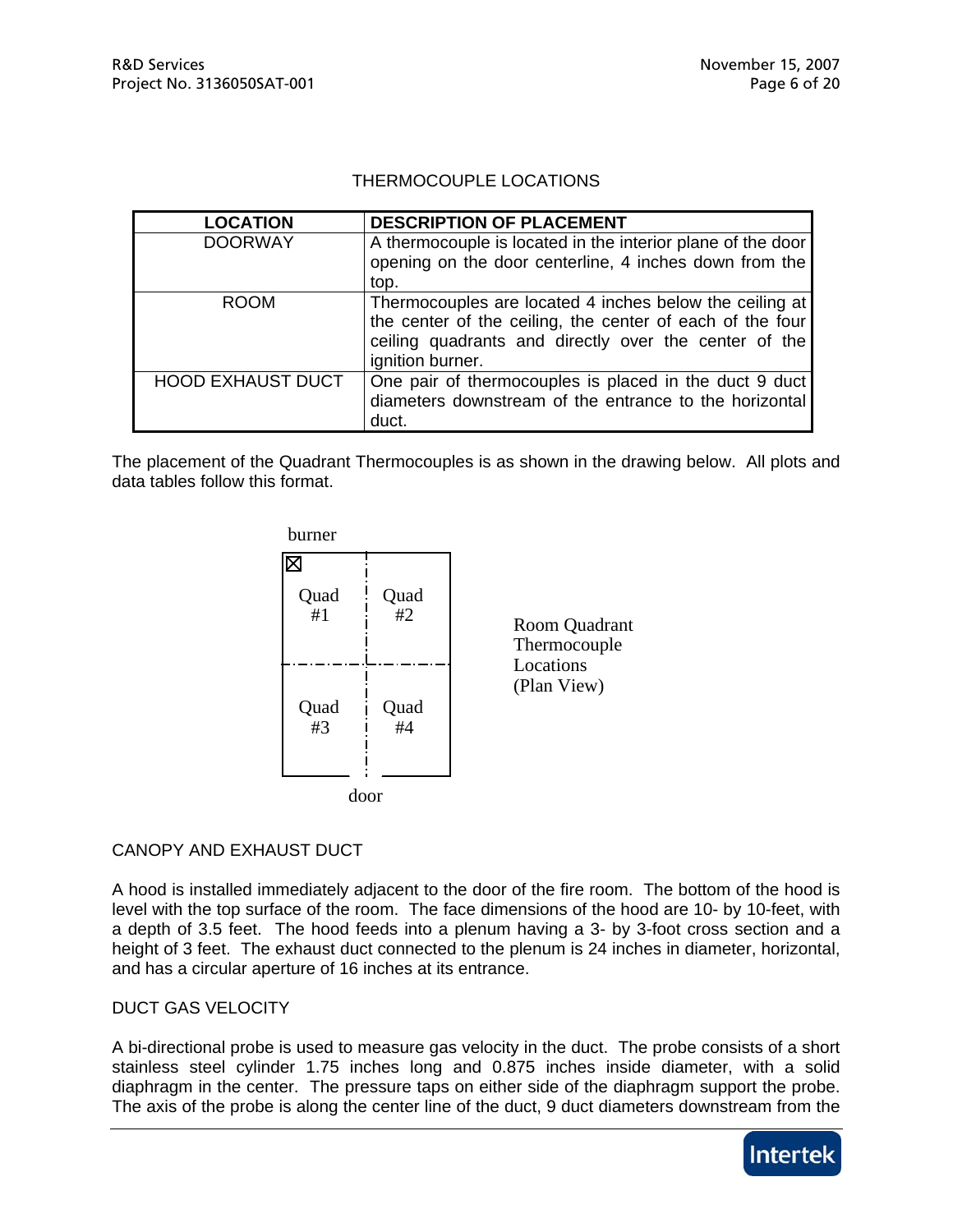entrance. The pressure taps are connected to a pressure transducer capable of resolving pressure differences of 0.001 inches W.C.

#### OXYGEN MEASUREMENTS

A stainless steel gas sampling tube is located 10 duct diameters downstream from the entrance to the duct at the geometric center of the duct ±1/2 inch to obtain a continuously flowing sample for determining the oxygen concentration of the exhaust gas as a function of time. The oxygen content of the duct exhaust gas is determined by an oxygen analyzer with a relative accuracy of ±0.001% in the concentration range from 0 to 21% oxygen. The signal from the oxygen analyzer is within 5% of its final value within 30 seconds following a step change in the composition of the gas stream flowing past the sampling tube inlet.

#### PHOTOGRAPHIC RECORDS

Digital color photographs and DV video taping are both used to record and document the test. Care is taken to position the photographic equipment so as to not interfere with the smooth flow of air into the test room.

#### **PROCEDURE**

#### SUMMARY OF METHOD

A calibration test is run within 30 days of testing any material as specified in the standard. All instrumentation is zeroed, spanned and calibrated prior to testing. The specimen is installed and the diffusion burner is placed. The collection hood exhaust duct blower is turned on and an initial flow is established. The gas sampling pump is turned on and the flow rate is adjusted. When all instruments are reading steady state conditions, the computer data acquisition system and video equipment is started. Ambient data is taken then the burner is ignited at a fuel flow rate that is known to produce 40 kW of heat output. This level is maintained for five minutes at which time the fuel flow is increased to the 160 kW level for a 10-minute period. During the burn period, all temperature, heat release and heat flux data is being recorded every 6 seconds. At the end of the fifteen minute burn period, the burner is shut off and all instrument readings are stopped. Post test observations are made and this concludes the test.

All damage is documented after the test is over, using descriptions, photographs and drawings, as is appropriate.

#### **4.1. TEST STANDARD**

NFPA 286.

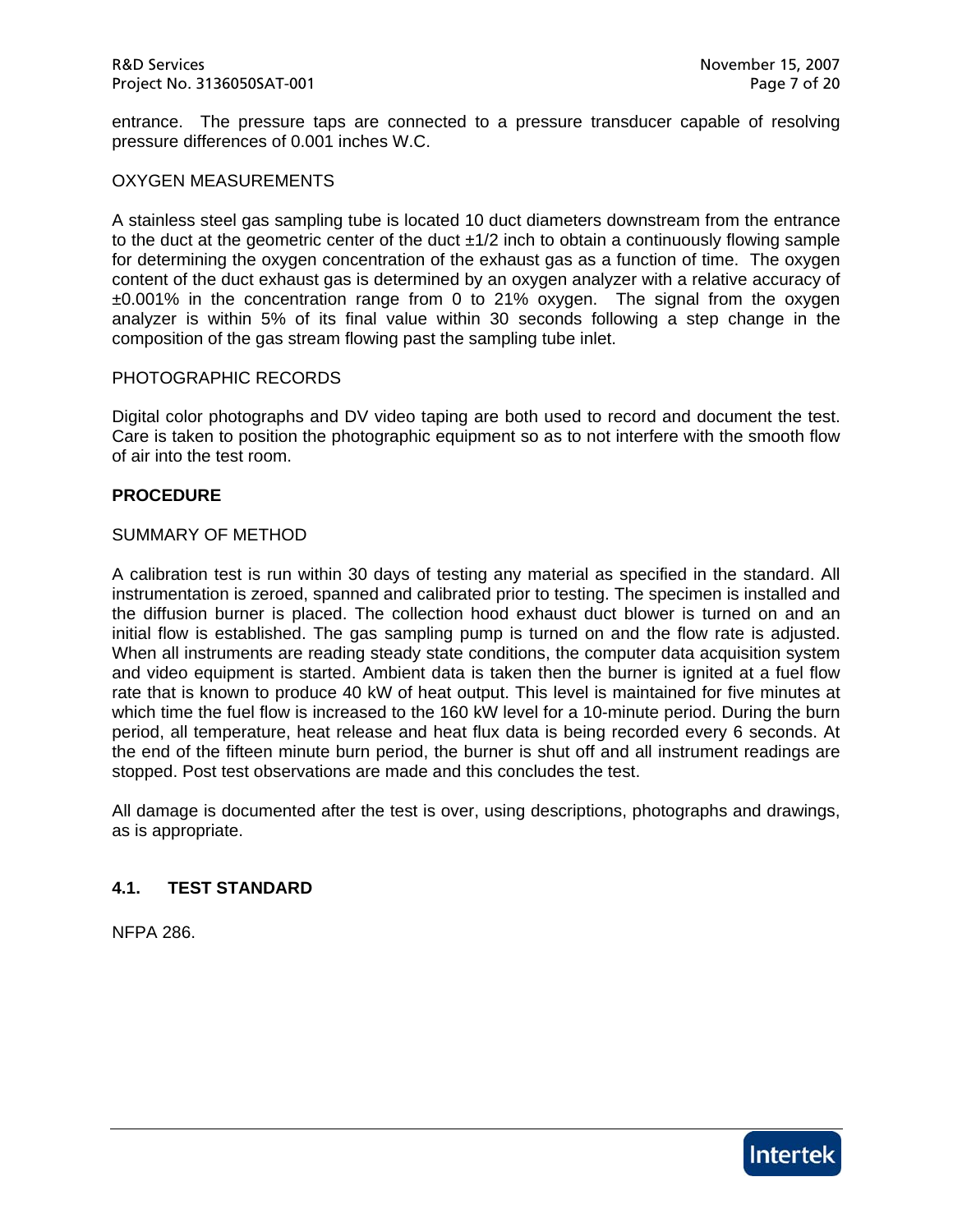# **5 Testing and Evaluation Results**

## **5.1. RESULTS AND OBSERVATIONS**

#### FIRE TESTS

The test was started at 12:12 pm on 11/14/2007. The ambient temperature was 77°F with a relative humidity of 64%. The data acquisition system was started and the burner was ignited. Events during the test are described below:

| <b>TIME</b> |                                                                                   |
|-------------|-----------------------------------------------------------------------------------|
| (min:sec)   | <b>OBSERVATION</b>                                                                |
| 0:00        | Ignition of burner. Heat output set to 40 kW.                                     |
| 0:57        | The specimen began to discolor.                                                   |
| 2:30        | The discoloration of the insulation continued up the wall.                        |
| 5:00        | Burner output increased to 160 kW.                                                |
| 5:01        | Ceiling insulation began to discolor.                                             |
| 5:45        | Discoloration to the insulation in the second stud cavity was noted.              |
| 6:37        | Crackling of the wood was noted.                                                  |
| 7:00        | The wood on the right side wall began to transiently ignite.                      |
| 7:58        | A small flame ignited in the top right corner where the walls and ceiling met.    |
| 9:57        | The studs on the back wall and right side wall showed sustained ignition.         |
| 15:00       | Standard specified end of test. No signs of flashover or flames reaching the      |
|             | extremities of any wall.                                                          |
|             | The gas ignition source was allowed to continue for an additional five minutes.   |
| 17:55       | Glowing particulate fell from the ceiling and extinguished upon hitting the floor |
|             | of the test chamber.                                                              |
| 18:30       | A cavity approximately 3 inches wide was visible in the top right corner of the   |
|             | ceiling where the walls and ceiling met. Some smoke began to vent to the          |
|             | outside through this opening.                                                     |
| 20:00       | Test terminated.                                                                  |

The paper targets did not spontaneously ignite due to flash-over conditions.

Due to an instrumentation error, stack photocell data was erroneous and thus total smoke production was not recorded. Observationally, the smoke production of the test specimen was minimal.

#### Post Test Observations:

Smoke and charring of the insulation and studs were limited to the first two stud cavities. No insulation had fallen from the stud or joist cavities.

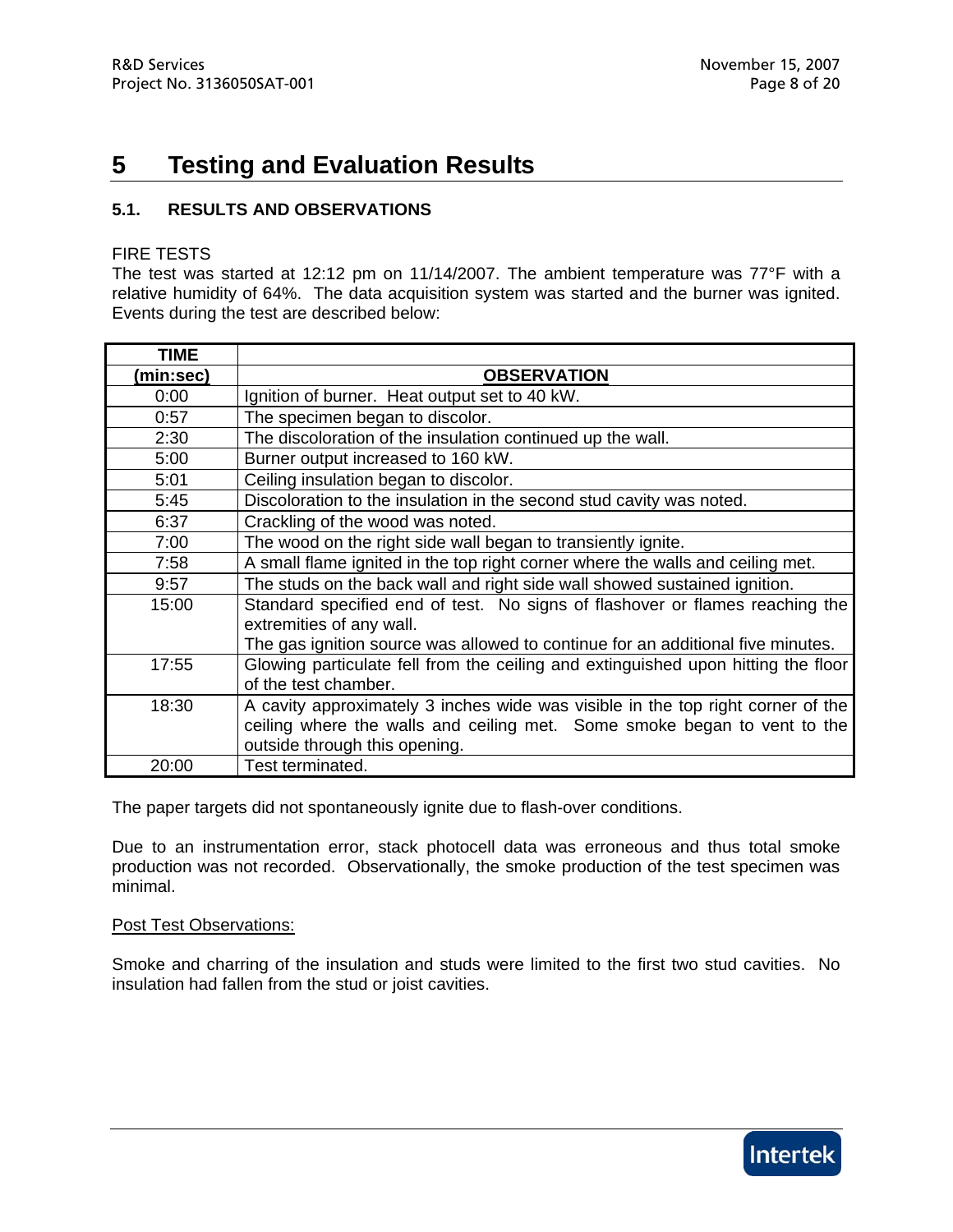# **6 Conclusion**

The sample submitted, installed, and tested as described in this report displayed low levels of heat release, and low upper level temperatures. The heat flux on the floor did not reach flashover levels. The sample did not spread flames to the ceiling during the 40 kW exposure. The flames did spread to the extremities of the right 12-foot wall, and the rear 8 ft wall during the test. The sample did not exhibit flashover conditions during the test. NFPA 286 does not publish pass/fail criteria. One must consult the codes to determine pass fail.

This specimen met the criteria set forth in the 2003 IBC Section 803.2.1

## **INTERTEK TESTING SERVICES NA**

Reported by:

 C. Anthony Peñaloza **Flammability Testing Team Leader** 

Reviewed by: Javier . Trevino **Senior Project Engineer** 

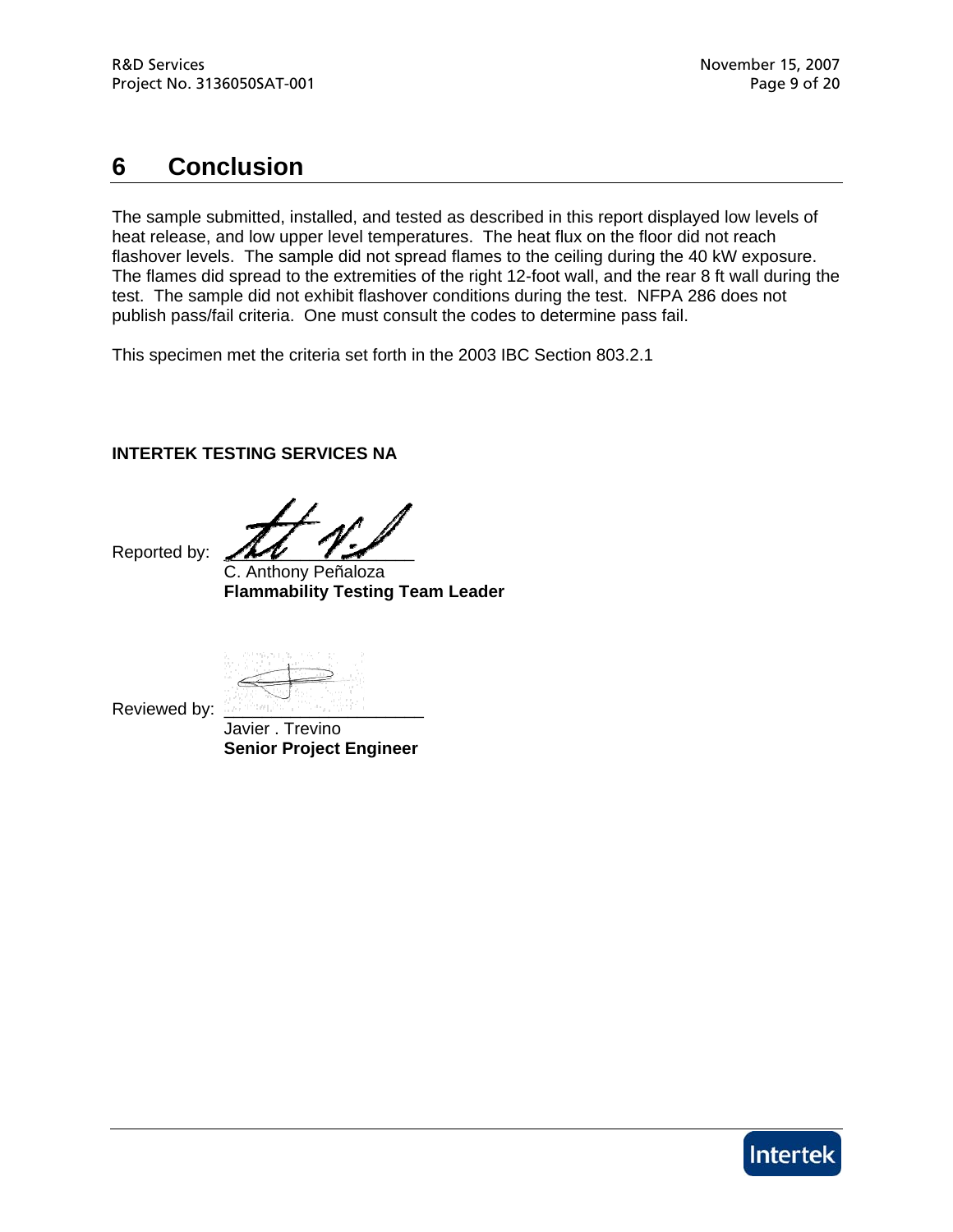# APPENDIX A Test Data

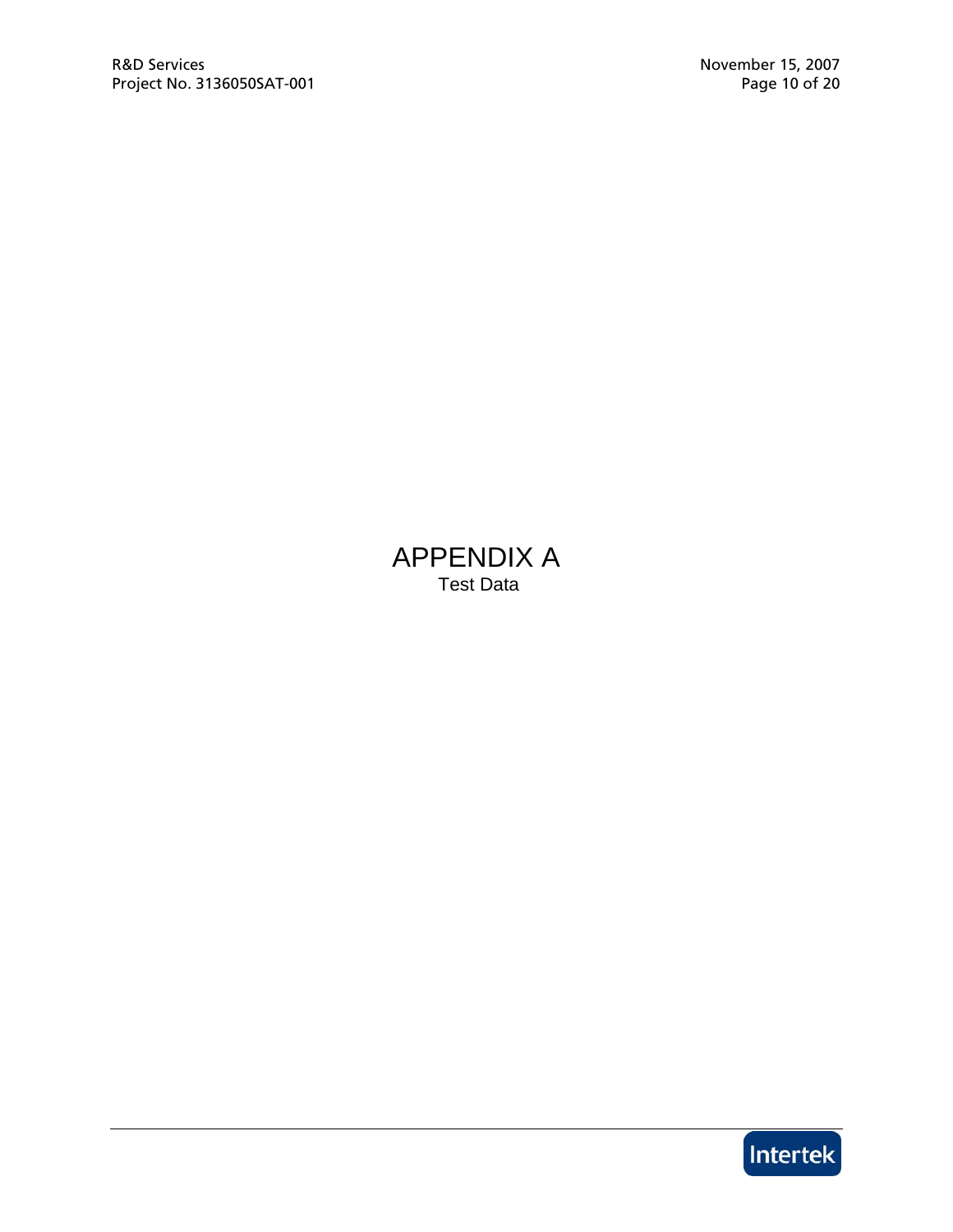



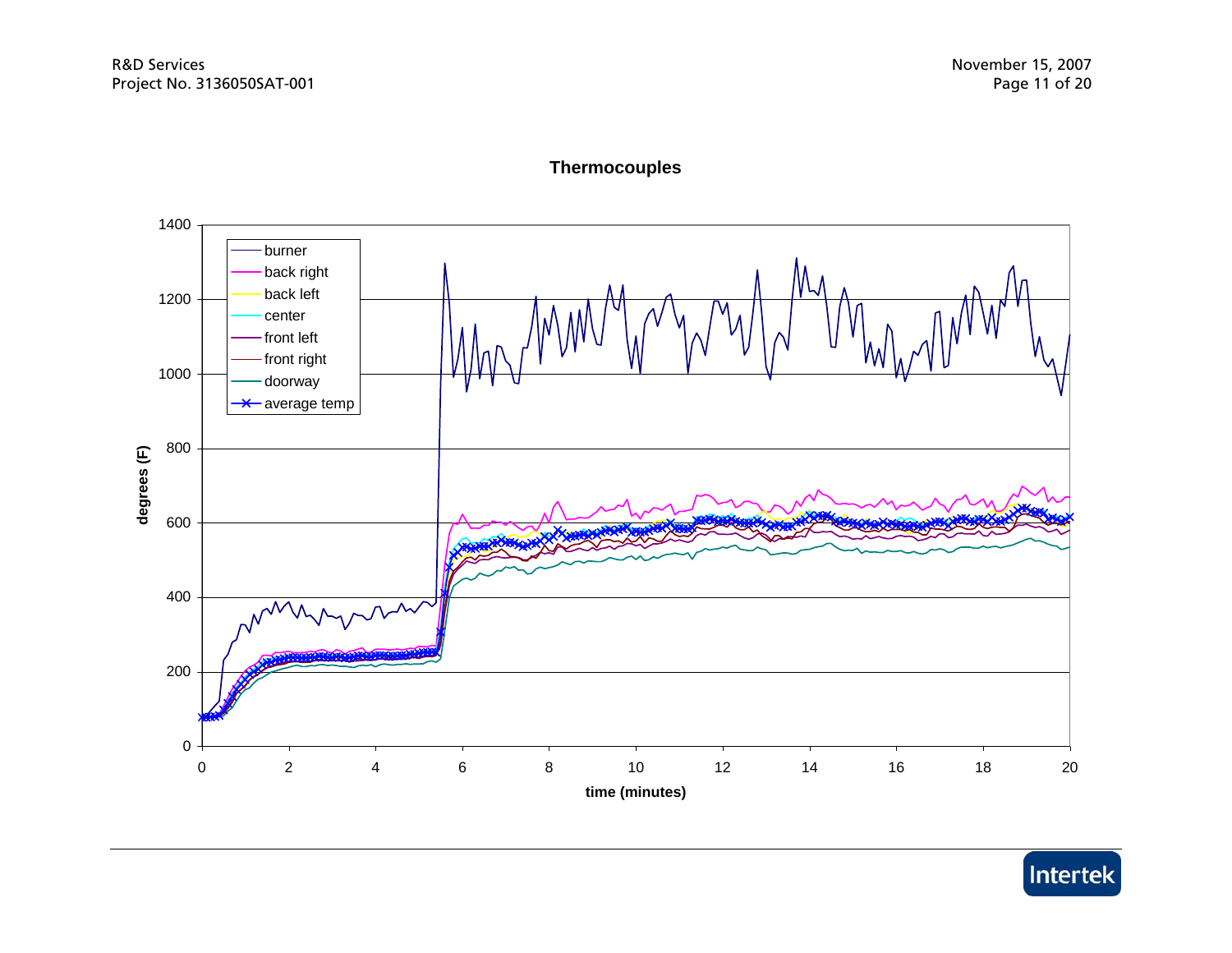

## **Floor Heat Flux**

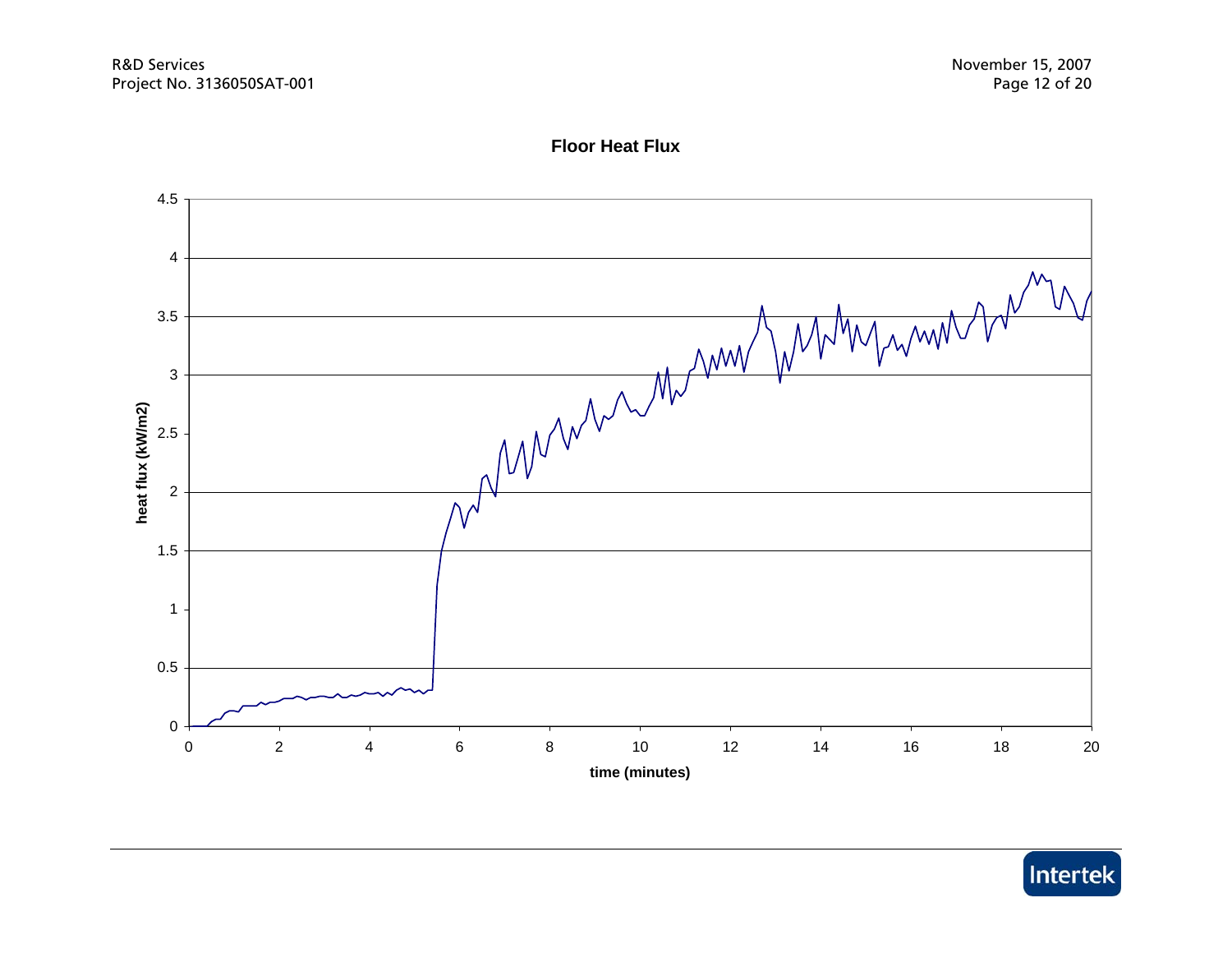

**Calorimeter Heat Release**

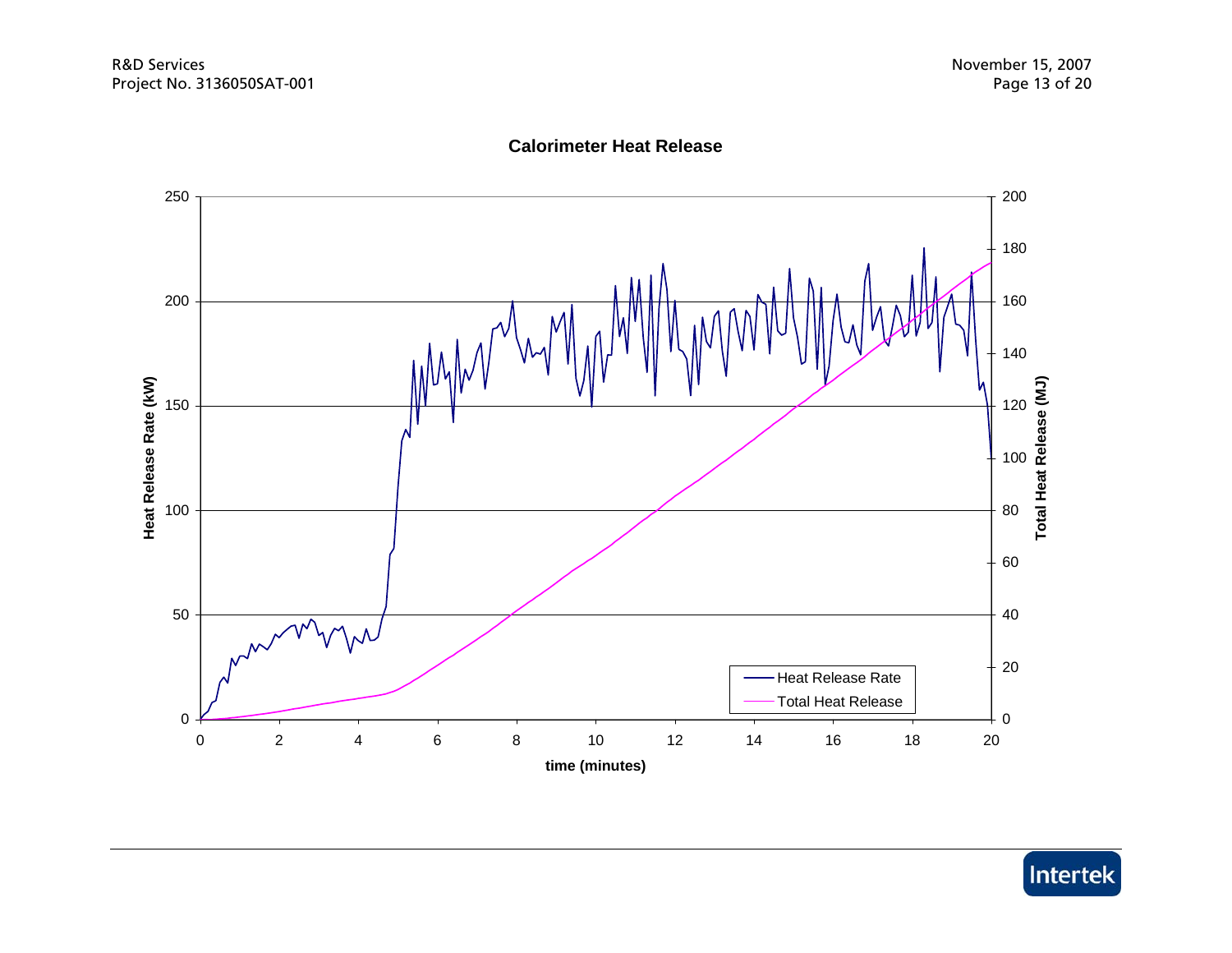APPENDIX B Photographs

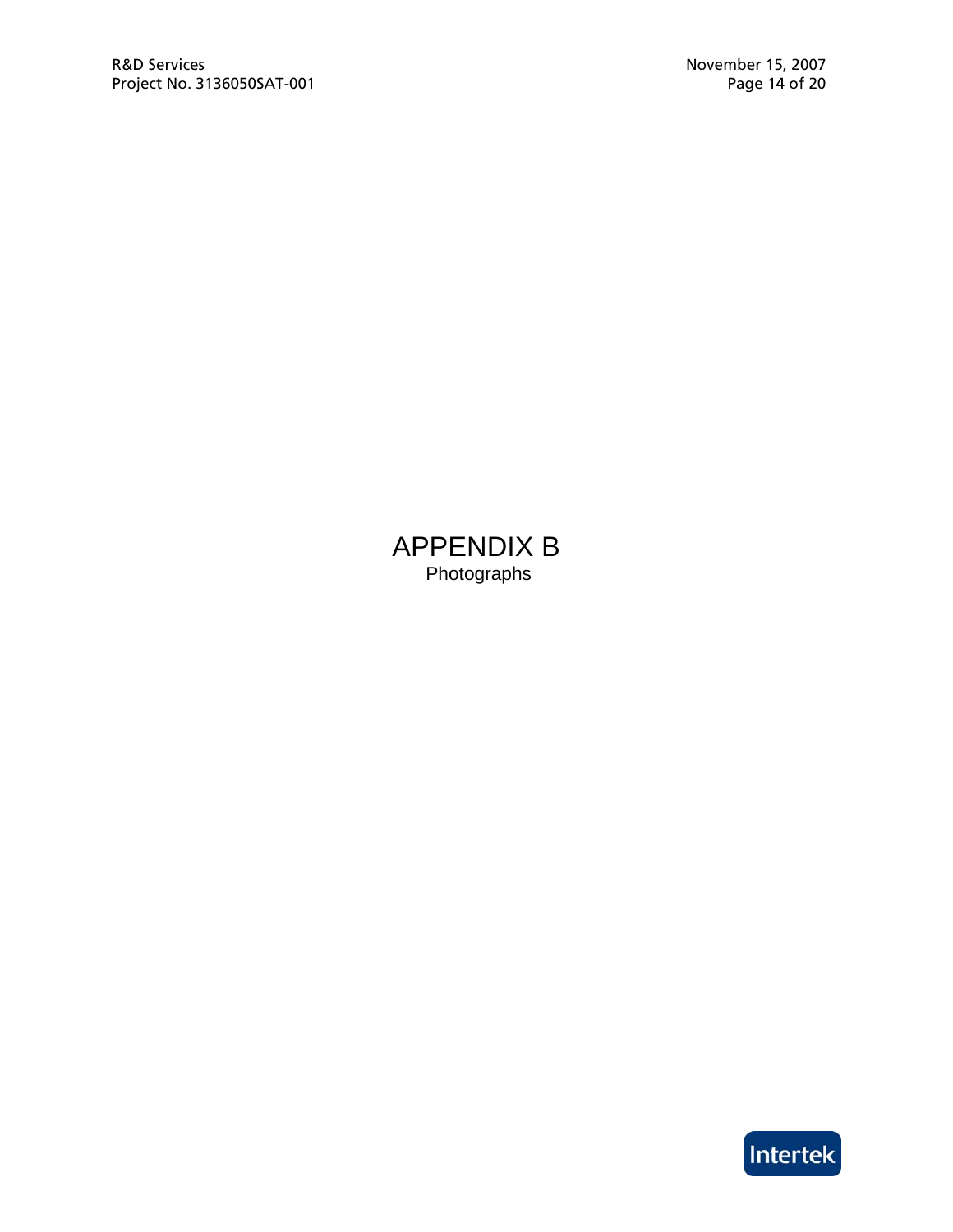

# Pre-test photo of right corner



Pre-test photo of left corner

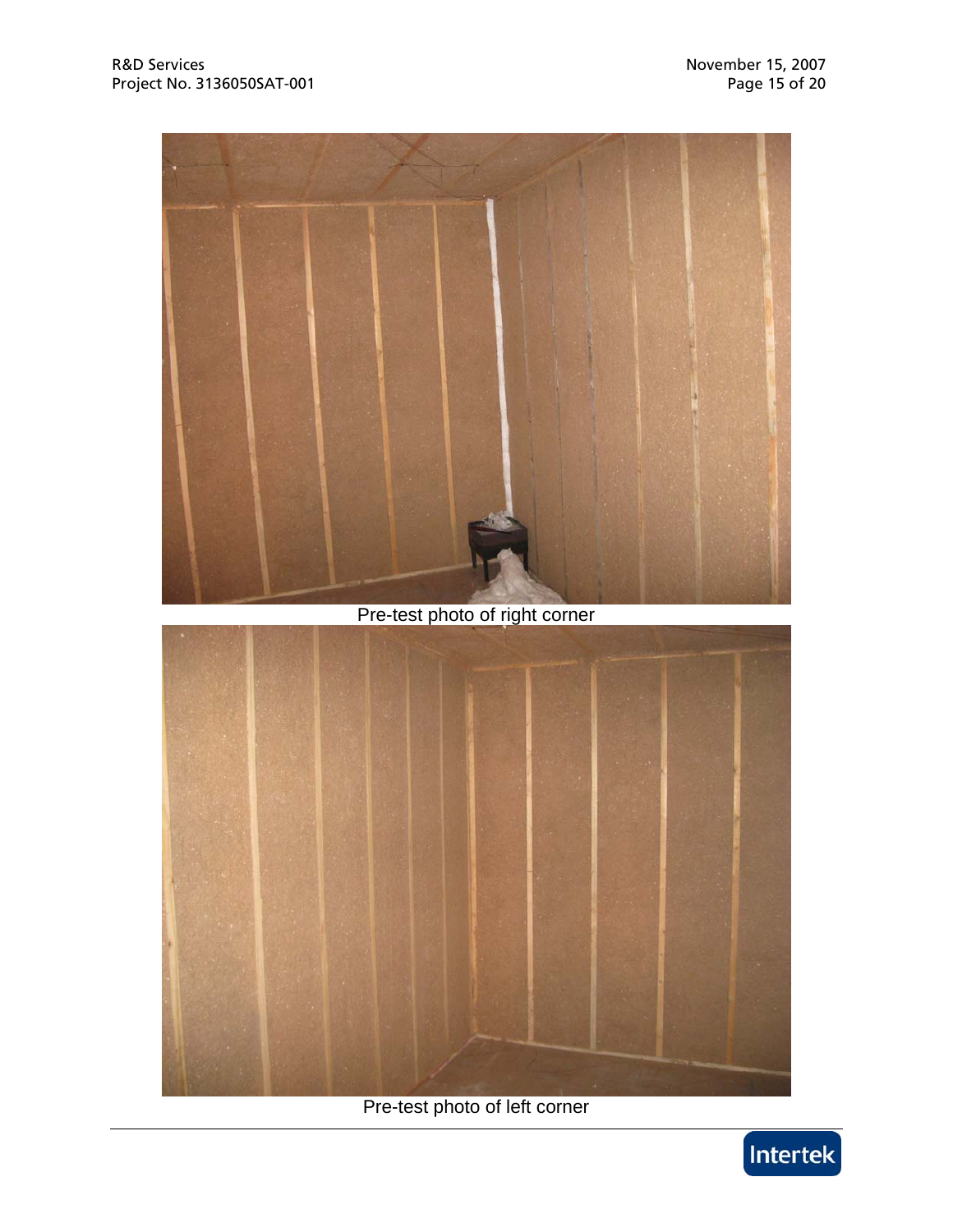



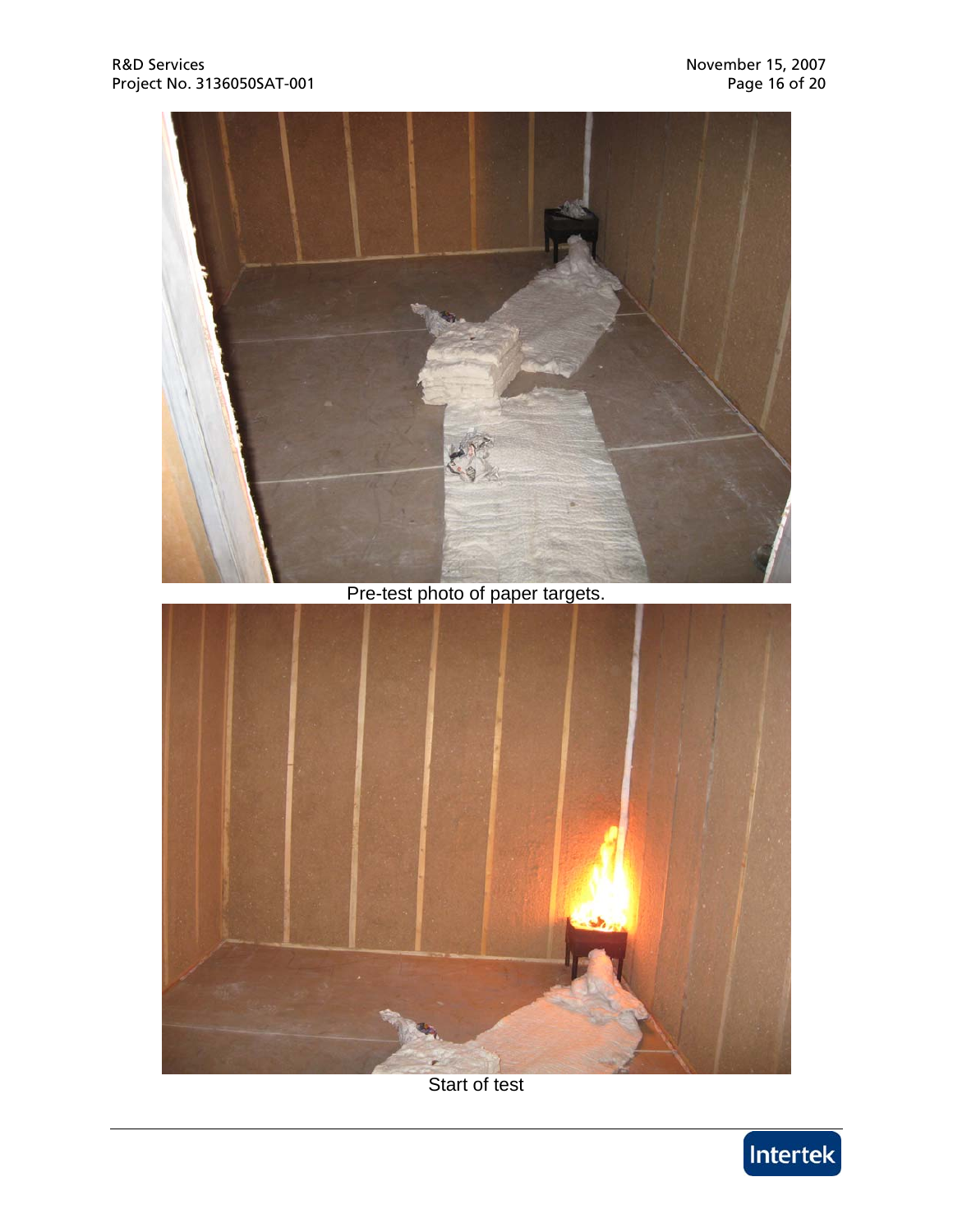

160 kW flame and ignition of studs.

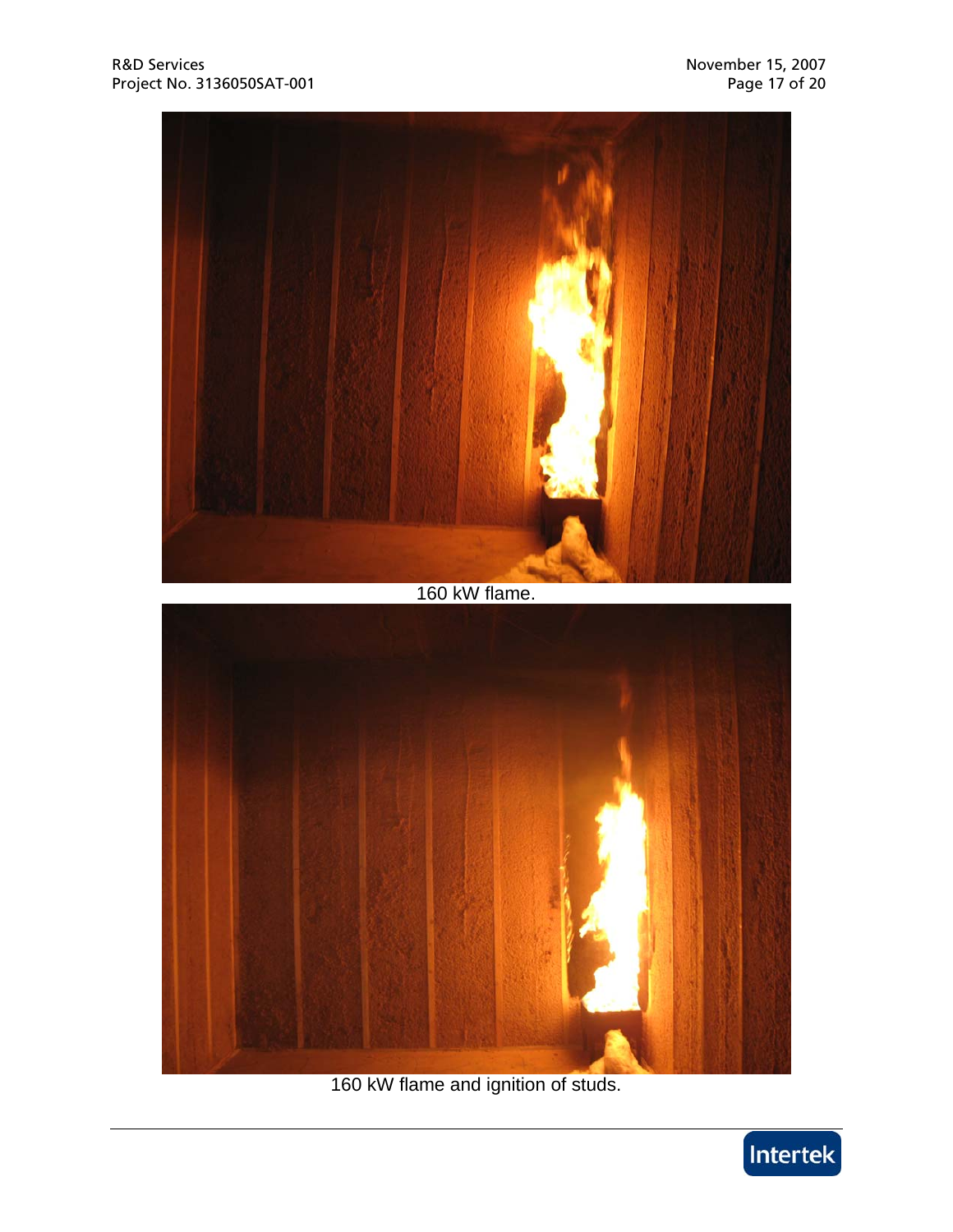

Post-test right corner.

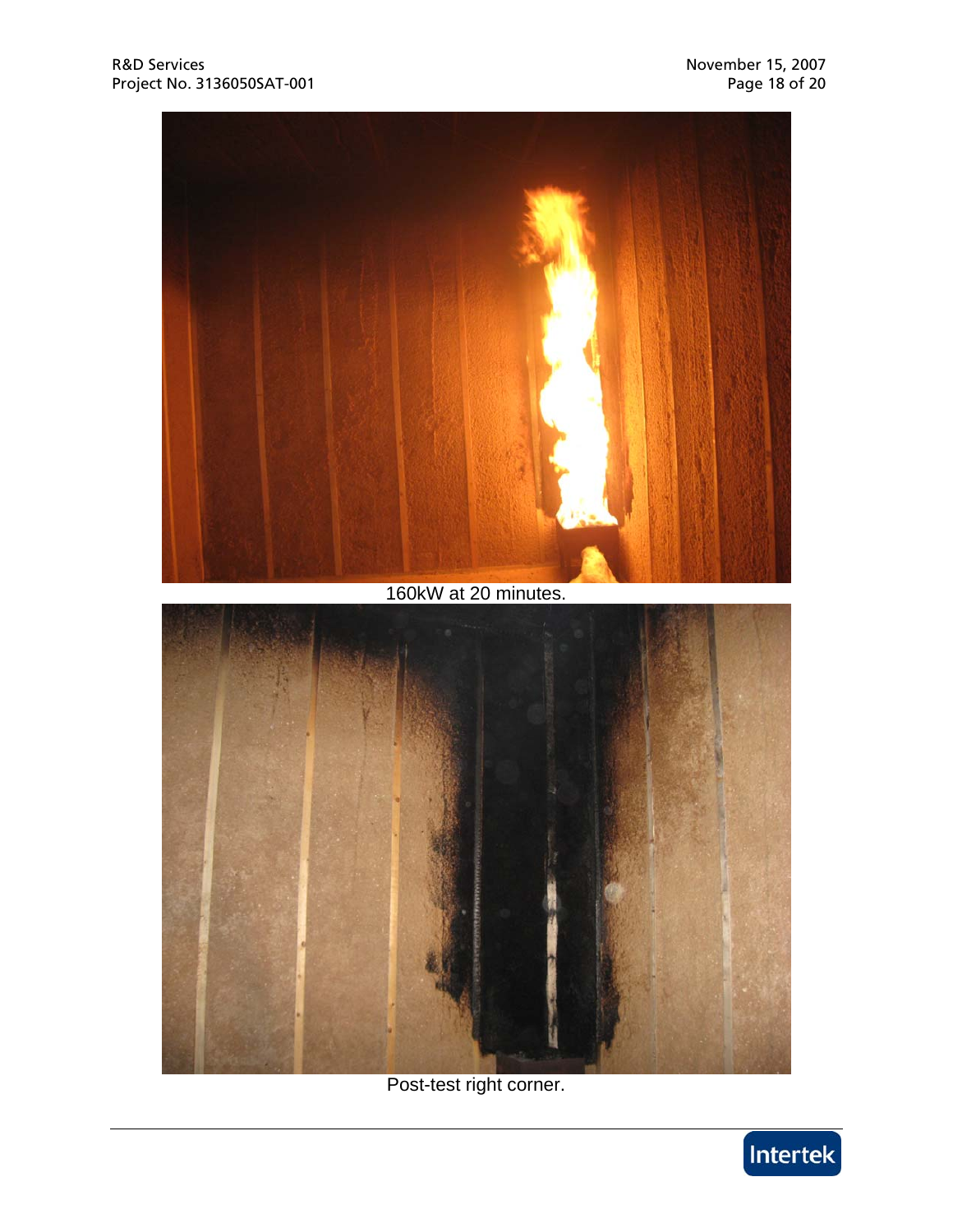

Post-test left corner.